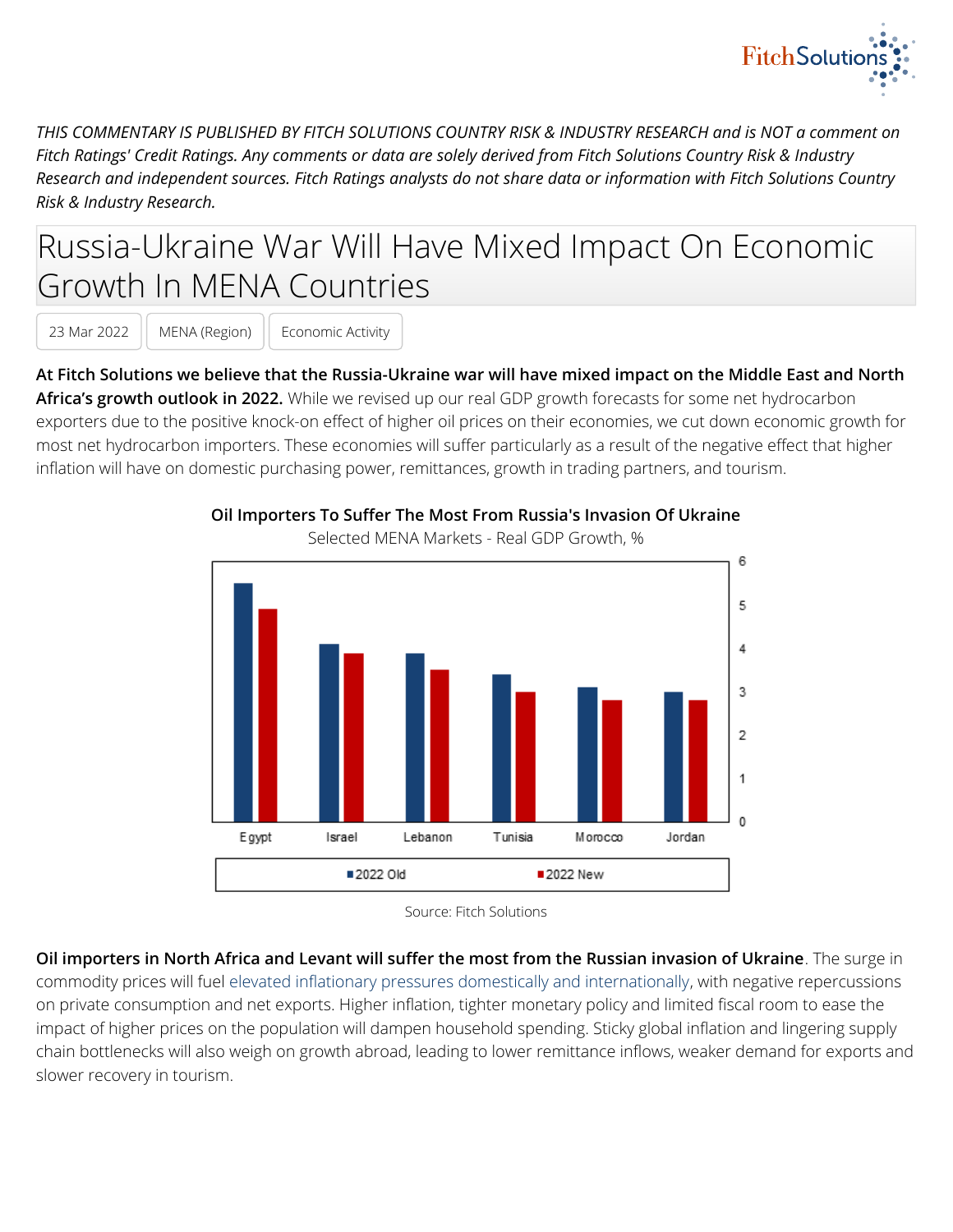**Tunisia**: We have revised down our 2022 growth forecast for Tunisia from 3.4% to 3.0% to account for the repercussions of the Russia-Ukraine war on the country's post-pandemic recovery. Private consumption will be particularly hit, as higher inflation, fuelled by the surge in commodity prices, and lower remittance inflows from Europe will cap spending. Net exports will also be negatively affected, as lower arrivals from Russia will hold back the recovery in the tourism sector, as Russians account for more than 15.0% of total foreign visitors to the country.

**Morocco**: We have revised our 2022 real GDP forecast for Morocco from 3.1% to 2.8%, putting the country's growth below historical averages. The Russia-Ukraine conflict will place significant downward pressure on the Moroccan economy, as higher inflation will weigh on domestic consumption and growth in Europe, slowing remittance inflows. We thus anticipate a relatively subdued contribution of household spending, which will also suffer as a result of a weak harvest season (one third of Morocco's population is employed in the agriculture sector). Weaker growth in Europe will also lead to a slower rebound in tourism, which accounts for 15.0% of GDP, reducing net exports' contribution to headline growth.

**Egypt**: Egypt will strongly feel the impact of the Russia-War Ukraine on its economy in 2022 through a surge in inflation and a slower rebound in tourism. However, the reporting of growth on a fiscal year basis running from July 2021 to June 2022 means that the full repercussion of the Ukrainian conflict will be captured by national account data for FY2022/23. As a result, we now expect Egypt's real GDP growth will slow down from an estimated 5.6% in FY2021/22 to 4.9% in FY2022/23 (revised down from 5.5%).

**Jordan**: We forecast that Jordan's economy will grow by 2.7% in 2022, down from 3.0% previously, against the backdrop of Russia's invasion of Ukraine. The conflict will mostly affect the country through higher inflation on the back of elevated commodity prices, which will dent the contribution of private consumption and net exports. Domestically, rising energy prices will feed through higher cost of utilities and transportation, dampening household spending. At the same time, higher inflation around the world will weigh on growth in Eurozone and the US, key source of tourist arrivals, slowing the recovery in Jordan's tourist sector, which accounts for around 20.0% of GDP.

**Israel**: The surge in inflation following Russia's invasion of Ukraine conflict prompted us to revise down our 2022 real GDP growth forecast for Israel from 4.1% to 3.9%. Higher prices will mostly weigh on domestic consumption and growth in Israel's key trading partners, slowing demand for Israeli goods. Soaring energy and wheat prices will drive up Israeli inflation to average 2.3%, against our previous forecast of 1.8%, eroding households' purchasing power. The Eurozone and the US, destination of around half of Israeli exports, will also be negatively impacted by higher-than-anticipated inflation, which will reduce net exports' contribution to growth.

**Lebanon**: We have lowered our 2022 real GDP forecast from 3.9% to 3.5% in 2022, as Russia's invasion of Ukraine will exacerbate inflationary pressures in Lebanon. Higher inflation will weigh on domestic purchasing power, as we now expect inflationary pressures will subside more slowly

## **Elevated Inflation Will Hit MENA Countries Across The Board**

Selected MENA Markets - Average Inflation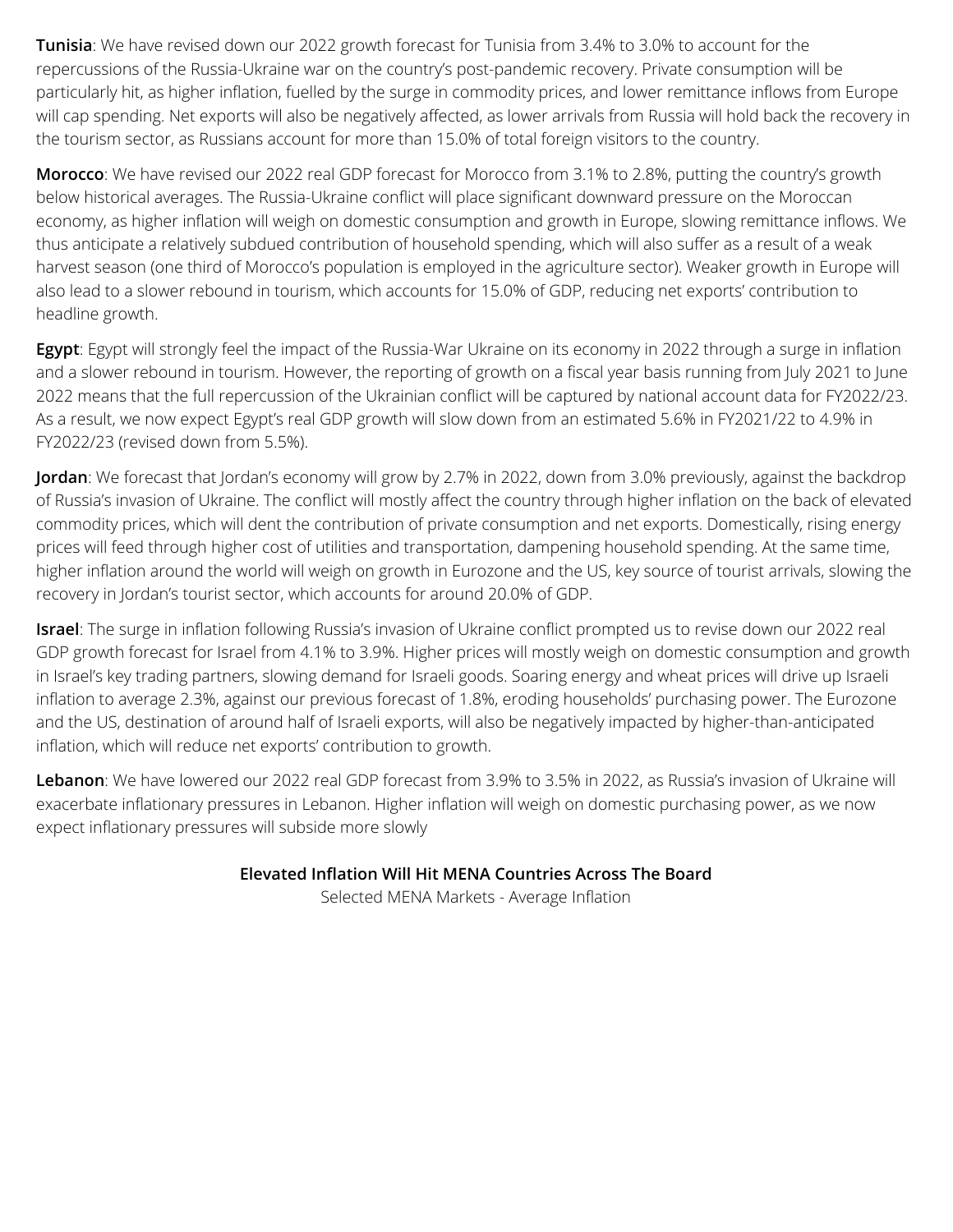

Source: Fitch Solutions

**Meanwhile, MENA oil exporters are broadly set to benefit from the Russia-Ukraine war, as the spike in energy prices will lead to higher investment**. We believe that higher government revenue will feed through higher public capital spending in some case and improved business sentiment in the private sector across all countries, which will engage in longer-term expansion plans. Strong investment momentum will thus more than offset the negative impact of higher inflation on domestic consumption.



**Growth Outlook Mostly Positive For Oil Exporters** Selected MENA Markets - Real GDP Growth, %

**Saudi Arabia**: We forecast Saudi Arabia's real GDP will grow by 5.6% in 2022, having previously projected growth of 5.4%. Our more upbeat outlook comes on the back of the surge in oil prices following Russia's invasion of Ukraine, which we believe will have positive spillovers on the economy. Indeed, we anticipate that higher oil-related revenues will allow for greater investment spending by various actors under the National Investment Strategy. Specifically, improving

Source: Fitch Solutions